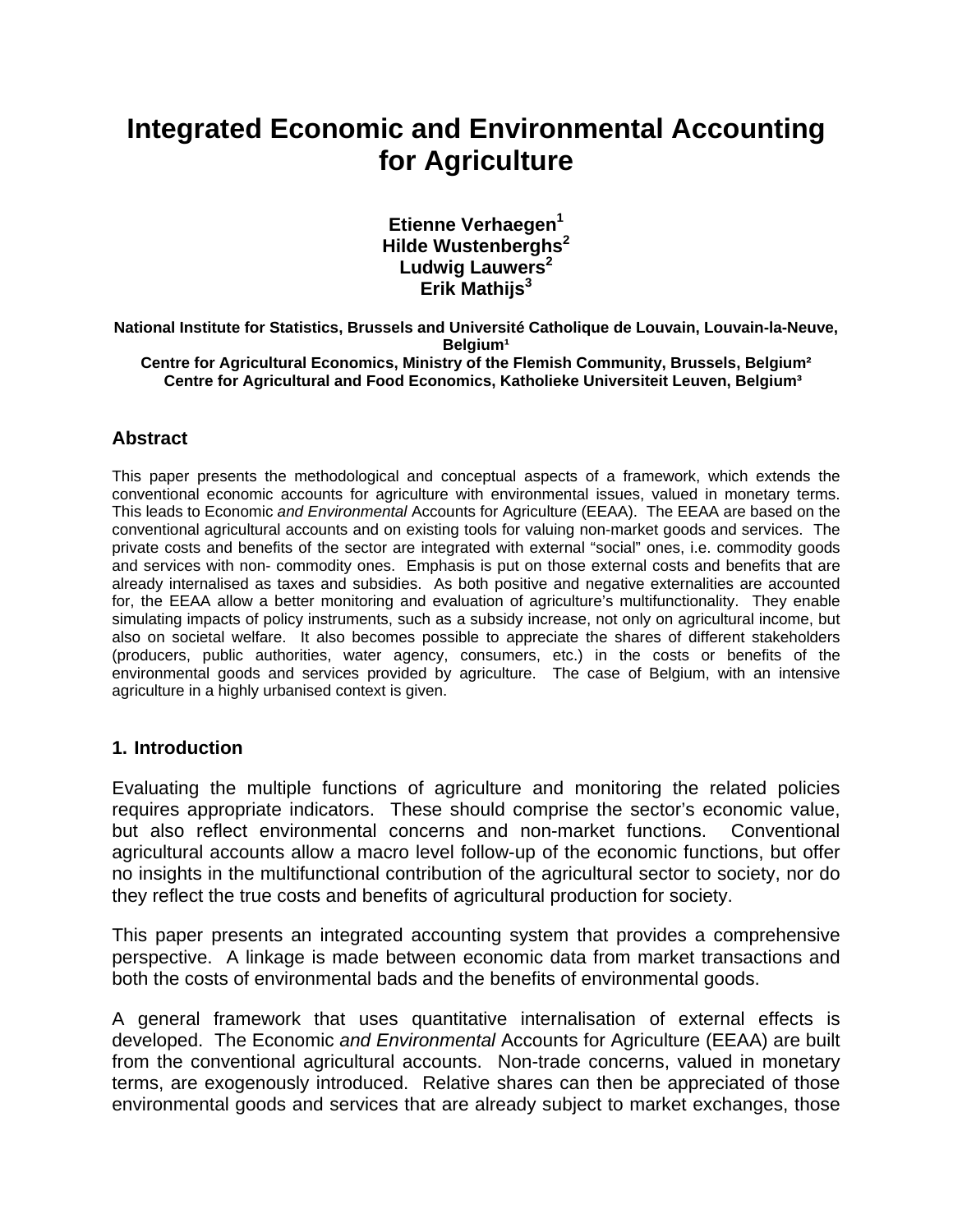that are partially "monetarised" through public intervention and those for which there is no market or public transaction (and thus require proxies like avoidance costs).

The paper is structured as follows. The next two sections discuss the study rationale and the extension from conventional welfare oriented accounts to more comprehensive well-being approaches. Section 4 shows the frame around which the accounts are built, the steps involved in the process and emphasises the accounting of subsidies and taxes. First results for Belgium are shown in section 5. Finally, some preliminary conclusions are drawn and further research orientations are discussed.

#### **2. Need for more comprehensive accounting**

#### *2.1. Shortcomings of the conventional Economic Accounts for Agriculture (EAA)*

The conventional Economic Accounts for Agriculture [Eurostat, 2000] focus on the measurement of economic performance and growth as reflected in market activities and their evolution over time. From these accounts, indicators such as the gross value added (GVA) or agricultural income are calculated. Table 1 shows an example of the EAA for Belgium. The calculated indicators are often interpreted as the agricultural sector's contribution to society. However, the sector's contribution to the mere welfare is only one component of its significance to societal well-being. Human well-being is also influenced by other factors, such as the quality of the environment. The conventional accounts do not feature such factors

and thus ignore a main part of agriculture's multifunctionality.

| Table 1: The EAA for Belgium in 2001 |  |  |  |  |  |  |
|--------------------------------------|--|--|--|--|--|--|
| (in million euro).                   |  |  |  |  |  |  |

| Output value at basic prices<br>(incl. subsidies and taxes on products)                                             | 7 376,33 |
|---------------------------------------------------------------------------------------------------------------------|----------|
| Intermediate consumption b.p.                                                                                       | 4 562,14 |
| Gross value added at basic prices                                                                                   | 2814,19  |
| Consumption of fixed capital                                                                                        | 606,18   |
| Net Value Added at basic prices                                                                                     | 2 208,02 |
| Compensations of employees                                                                                          | 321,40   |
| Other subsidies on production<br>(grants for interest relief, for set-aside,<br>agro-environmental subsidies, etc.) | 127,45   |
| Other taxes on production<br>(taxes on property, vehicles, pollution, etc)                                          | 16,96    |
| <b>Net operating surplus</b><br>(factor income)                                                                     | 2 318,51 |

Even the few internalisations of environmental concerns that currently enter into the EAA are not treated univocally. Most environmental taxes are taxes on products and thus enter into the basic price of the intermediate consumption and into the GVA. Most environmental subsidies are granted for specific methods of production and thus enter into the bulk of "other subsidies on production" and not into the GVA. Some environmentally inspired subsidies, such as the grant for cessation of animal production, are not entered into the EAA at all.

To provide policy-makers and public debate with a more comprehensive assessment of sustainable growth and development, first the environmental subsidies and taxes need to be emphasised, secondly the scope and coverage of economic accounting need to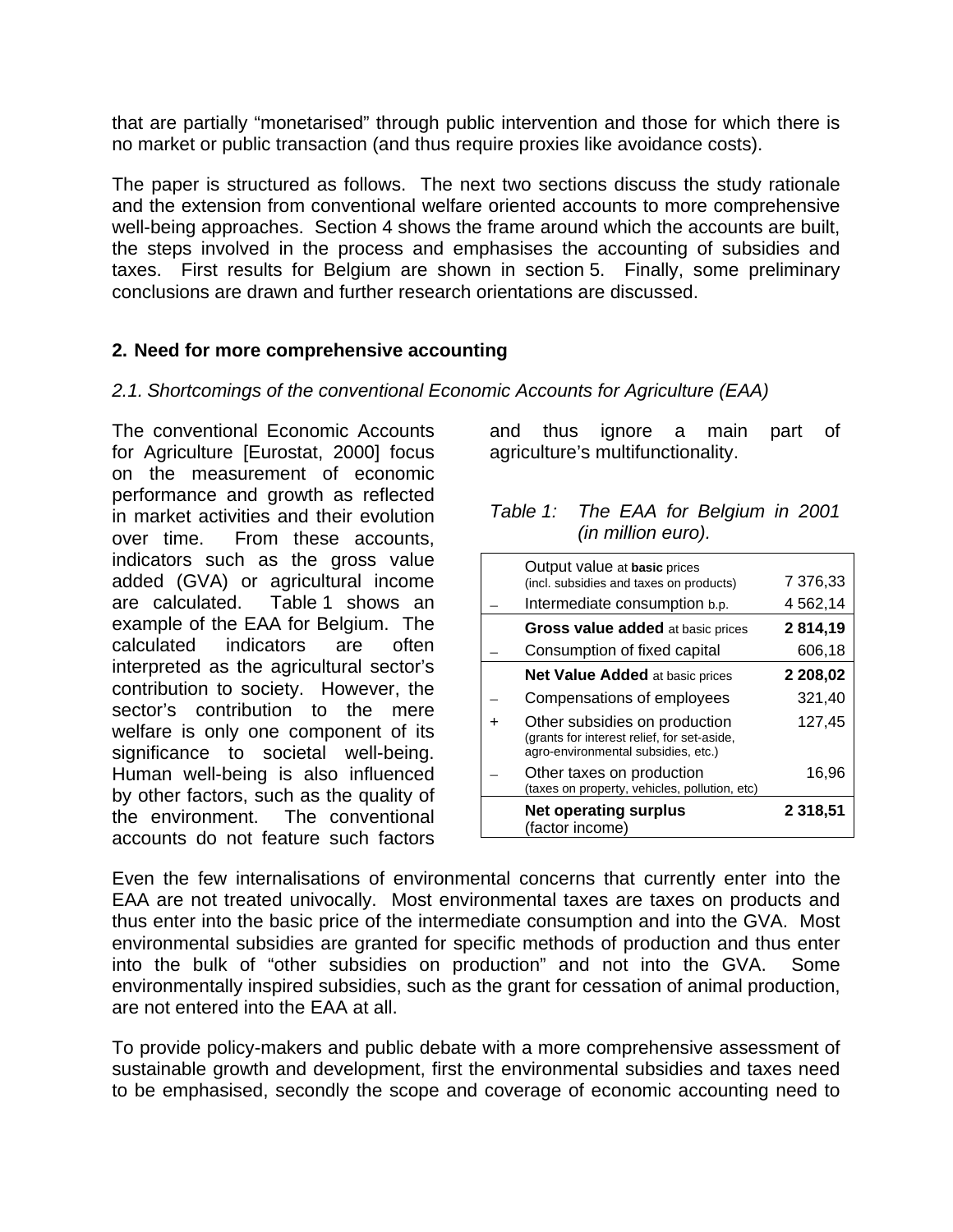be broadened. In order to reflect agriculture's multiple functions, it becomes necessary to set off economic data (monetary values) against social and environmental data (physical values). To be able to measure the impacts and responses of a policy correctly, sociological and environmental information needs to be made consistent with the economic monitoring.

#### *2.2. Literature review on economic accounting for the environmental outputs*

Efforts towards combining economic and environmental data up to now differ in exhaustiveness, but a full integration has not yet been reached. Physical accounting is abundantly done in various monitoring reports, e.g. the European Environmental Agency's annual report. More integrating systems are Material Flow Accounting, Input-Output Analysis [Goodlass *et al*. 2001], Asset Accounting and Ecological Footprinting methods [Rees and Wackernagel, 1996; Wackernagel *et al*., 1997; Hubacek and Giljum, 2003]. The mere physical data can already be linked to economic data in the so-called hybrid accounts. These allow deriving aggregate and ratio indicators, e.g. eco-efficiency indicators. Examples are the Material Input Per Service concept [Factor 10 Club, 1997] and the National Accounting Matrix including Environmental Accounts [NAMEA, De Haan and Keuning, 2000].

The main problem in balancing all costs and benefits is the conversion of various physical data to the same units as the economic accounts. Up to now several attempts have been made to assign monetary values to the negative externalities of agriculture, e.g. pesticide use [Pimentel *et al*., 1992; Waibel *et al*., 1999; Foster and Mourato, 2000; Pretty *et al*., 2000; Kærgård *et al*., 2002]; nutrient leaching [Bailey *et al*., 1999; Pretty *et al*., 2002] or erosion [Pimentel *et al*., 1995; Pretty *et al*., 2000]. Environmental economists have also developed methods for valuing environmental service functions, such as willingness-to-pay techniques [Freeman, 1993; Carson and Bergstrom, 2003]. Unfortunately, these have rarely been applied in comprehensive studies evaluating the aggregate positive side effects of agriculture. In Belgium, research by Vanslembrouck [2002], gives an economic assessment of landscape amenities provided by farmers. Difficulties in valuing the positive externalities of agriculture are undoubtedly the reason why they are often under-emphasized in economic assessments.

Until recently the environmental costs and benefits of agriculture had not been integrated into a comprehensive framework linking them with monetary dimensions at macro or sector-wide level. In contrast, some whole-economy attempts to integrate economic and environmental information were made, such as SERIEE [Système Européen de Rassemblement des Informations Economiques de l'Environnement; Kestemont, 1999; Eurostat, 2002]. However these systems lack sufficient detail to deal with the different agricultural productions and they are limited to those environmental aspects that can directly be expressed in monetary terms.

Breakthroughs are realised by our own research [Verhaegen *et al*., 2002, 2003] and by the "Framework for environmental accounts for agriculture" recently published by eftec [Atkinson *et al*., 2004]. Both accounting systems are based on the whole-economy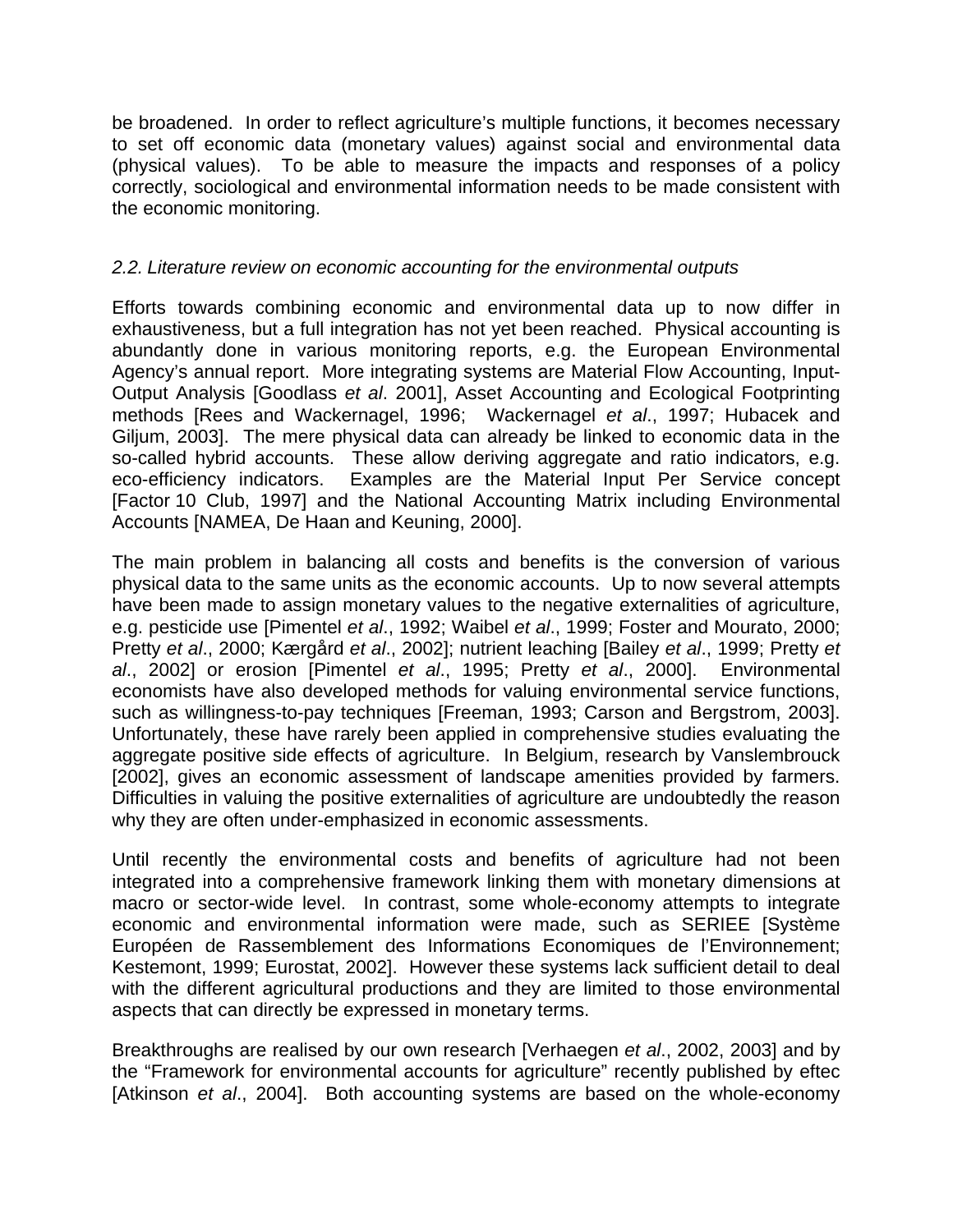System for Environmental and Economic Accounts [UN, 2000]. This framework complements and expands the System of National Accounts [UN, 1993] to include environmental assets, non-commodity assets are monetised and both physical and monetary measures are integrated.

The eftec study provides monetary estimates of both the positive environmental services provided by agriculture and the negative flows resulting from over-use of natural assets. Distinction is made between impacts on other sectors and impacts on society's welfare in general The first, are valued trough market data, like purification costs, damage to roads from soil erosion, damage from flooding, etc. The latter are valued through non-market data derived from household willingness to pay (WTP). However, no effort is made to integrate these values into the economic accounts.

Eftec's starting points are similar to ours, except that they put the environment in the centre of the framework and thus account for agriculture's effect on different environmental compartments (water, air, soil, landscape, habitats and species, waste and nuisance). Our framework puts agricultural production in the centre and links the environmental outputs as closely as possible to the agricultural activities. This has the advantage that the accounts might be split up in different sub-sectors, by which means the activities where alterations need to be made can be identified more easily.

In or opinion, the mean weakness of the eftec approach is the lack of articulation between the classical economic accounts and the monetary estimations of environmental impacts. Because the income accounts are kept as a "black box" and the monetised externalities as satellite accounts, interpretation possibilities for the results are rather limited. For instance, the way in which agro-environmental subsidies and taxes are dealt with has to be stressed, as will be seen in section 4.2.

### **3. Building blocks and finalities of multifunctional accounting**

Our accounting framework starts from the conventional Economic Accounts for Agriculture [EAA; Eurostat, 2000]. The non-commodity outputs are internalised into the EAA, which thus becomes extended to Economic *and Environmental* Accounts (EEAA). These "multifunctional" accounts are fully expressed in monetary terms and integrate on the one hand the costs of negative and on the other hand the value of positive externalities with the value added of agricultural production. The EEAA produces a "multifunctional value added", enabling a complete evaluation of sustainability over time.

This study goes beyond most of the "green accounting" efforts, as it internalises not only the negative environmental effects, but also the service or amenity function of agriculture. Building the EEAA involves three main research topics:

1. Definition of the system boundaries: not all externalities of agriculture activities need to be taken into account, either while their links with the activities are rather vague or too indirect (e.g. the depletion of natural resources for tractor manufacturing) or while estimation difficulties outweigh relevance (e.g. consumer's avoidance costs in relation with pollution, like the choice to drink only bottled water).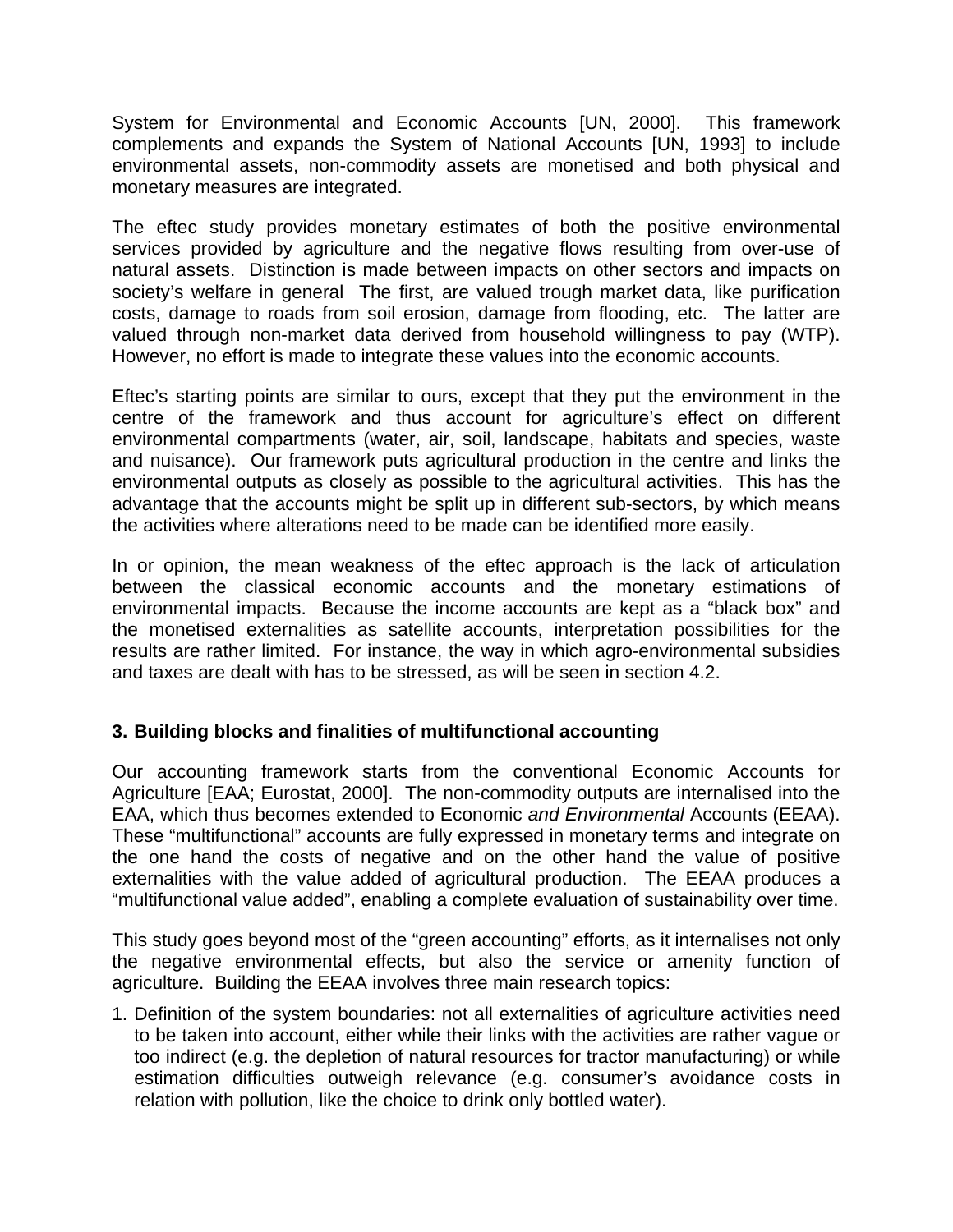- 2. Association of flows of identified environmental goods and services and flows of pollutant emissions with monetary flows. Monetary values are derived from proxies like subsidies, taxes, treatment and restoration costs, etc. and from indirect valuation ("willingness to pay" approaches).
- 3. Integration these values with direct (market) flows into a single framework and calculation of aggregate indicators, such as a "multifunctional GVA".

From the EEAA, two types of analyses can be implemented. First, it becomes possible to appreciate the overall impact of multifunctional aspects of agriculture at national or regional level. This allows simulating scenarios (e.g. increasing agri-environmental subsidies), taking into account either the impact on agricultural income (through the effect on production level and the premium itself) or on societal welfare. Secondly, it allows evaluating the share of different actors (producers, public authorities, water agency, consumers, etc.) in the costs or benefits of environmental goods and services provided by agriculture. For example, the proposed framework emphasizes some aspects that are already internalised in the conventional accounts, like agroenvironmental subsidies and taxes. In the conventional EAA, agriculture's income increases when subsidies increase. However, these subsidies are costs for society. In the EEAA the two effects are linked and can be compared. Thus, this approach allows for a better way to deal with financial transfers from society to farmers and conversely.

#### **4. General framework and methodology**

#### *4.1. The accounting framework*

While building the EEAA framework, the environment is considered to provide three functions to agriculture and to the economy and mankind in general: *source*, *sink* and *service* functions [UN, 2000]. Furthermore the agricultural system is evaluated according to the *driving force – pressure – state – impact* and *response* or DPSIR cause-effect chain [EEA, 1999]. The P- and S-indicators are typically measured in physical values. The I-indicators might be valued in monetary terms, through avoidance or restoration costs for the source and service functions or through revealed or stated preference techniques (WTP) for the service functions.

The R-indicators, the responses from the government, often consist in subsidies paid to (or taxes imposed on) farmers for adopting (or abandoning) certain (less) sustainable practices. Some, but not all of them already enter into the EAA. As subsidies and taxes form an exceptional type of benefits and costs, the way they are accounted for will be discussed in detail in section 4.2.

The general framework, with the different accounts proposed, is represented in figure 1. The EEAA are built in three stages.

The first stage comprises the monetary and physical accounts. The starting point is the conventional EAA, with the monetary driving factors (GVA etc.) and already including some subsidies and taxes (table 1). From the EAA and external information on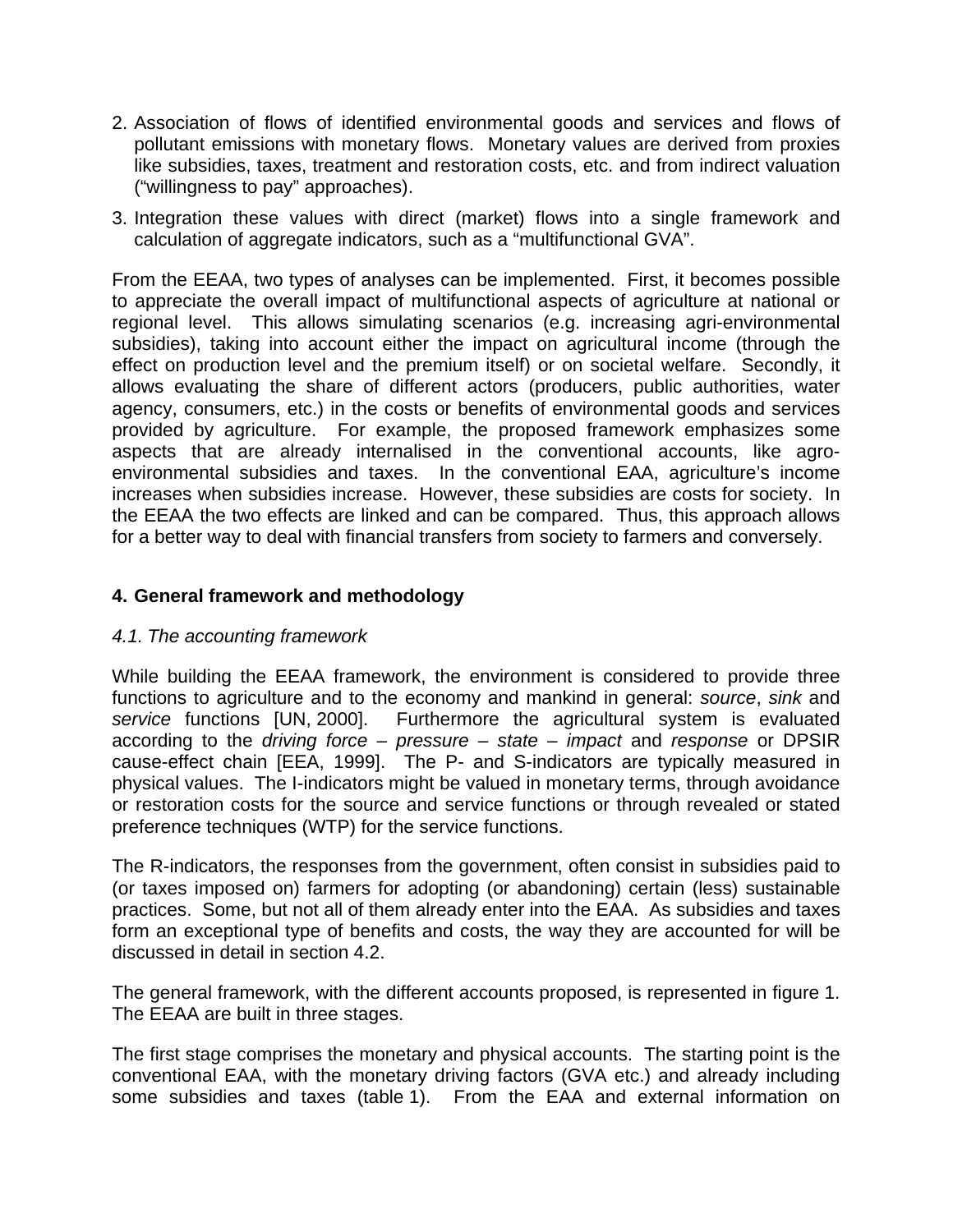subsidies and taxes that are not yet internalised, the Environmental Protection Expenditures Account (EPEA) is derived. It reveals all the expenditures and investments concerning the environment, especially the public ones.

Next to the monetary accounts, satellite physical accounts are drawn up. They contain information on both pressure and state indicators and are differentiated into 3 accounts in order to reflect the 3 environmental functions. For example, the Pollutants and Residuals Account, reflecting the sink function, contains things like the nutrient surplus on the soil balance and the nitrate concentration in surface water. The Asset Account, reflecting the service function, contains for example the number of endangered animals/plants being kept/cultivated on farms.





In the second stage, monetary values are assigned to the positive and negative externalities in the physical accounts. Previously elaborated valuation methods are applied to the non-tradable by-products of agriculture. Together with the EPEA, these monetary values form the Non-Tradable Output Account (NTOA), which represents the economic value, i.e. the costs and benefits of the environmental goods and bads. The eftec study [Atkinson *et al*., 2004] stops at this point.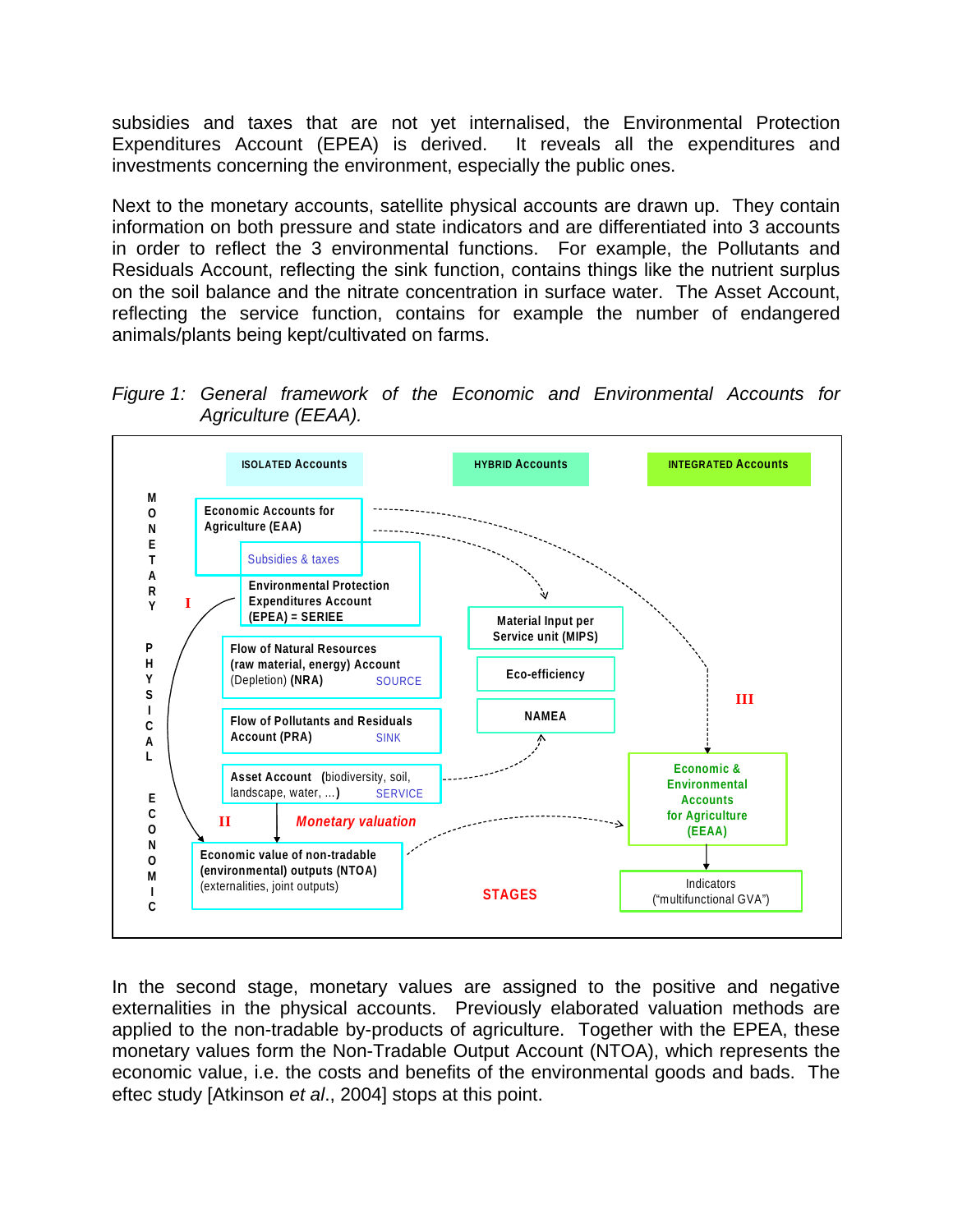In the third and final stage, the NTOA is combined with the conventional EAA. At that point the complete DPSIR cause-effect chain is integrated into a single accounting system and the Economic and Environments Accounts for Agriculture (EEAA) arise. From these accounts indicators allowing a more "social" policy evaluation, such as the "multifunctional value added", can be calculated. . In contrast to the current EAA, which only records private costs and benefits, the expanded EEAA also include the external environmental costs and benefits, i.e. the cost and benefits the rest of society. Table 2 gives an example for pesticide use (with negative externalities) and for landscape amenities (positive externalities).

#### *4.2. Accounting for subsidies and taxes*

Should agro-environmental subsidies and taxes be taken into account in the EEAA? In the eftec framework, they are not included. Atkinson *et al*. [2004] argue that the value of environmental impacts should be recorded regardless of the fact that they may be "internalised" through subsidies or taxes. Their primary rationale is to account for changes in natural assets, regardless of the policy measures in place, since it is not currently clear if taxes "over"- or "under"-regulate environmental impacts. Taxes can not be assumed "optimal" in the sense of internalising an externality consistent with the economic optimum; on the contrary, they represent a rather arbitrary form of "internalisation". However, even if it is unlikely that subsidies and taxes reflect society's true WTP, they are an important factor affecting the amount of an environmental function that is produced by the agricultural sector. When for instance nutrient surpluses are strictly taxed, the sector will try to abate its nutrient production or when small landscape elements are heavily subsidised, this is an incentive towards providing this service to society.

So there certainly is a linkage (even if very difficult to establish) between damage costs or WTP for a better environment and subsides and taxes. When the community accepts to pay farmers for less intensive agricultural practices, the damage and restoration costs for society will probably decrease, but the avoidance costs (here, contribution to the agricultural policy budget) increases. Government's WTP should be considered as much as private (household) WTP. Precisely because it is not clear if any tax or subsidy internalises environmental impacts in a economic optimal way, we argue it is very useful and important to highlight these transfers between farmers and rest of the society and to record them together with other costs and benefits (table 2), when comparing environmental agricultural accounts in different spaces or time.

From an accounting point of view, subsidies increase farmer's Net Value Added and decrease the financial means of public authorities for preventing or repairing environmental degradation (and consequently increase taxation of citizens). In the EEAA, environmental subsidies and taxes appear only as transfers from one part (External social costs) to the other (Private costs and benefits). Therefore the agroenvironmental subsidies and taxes are recorded twice, once with a positive and once with a negative sign.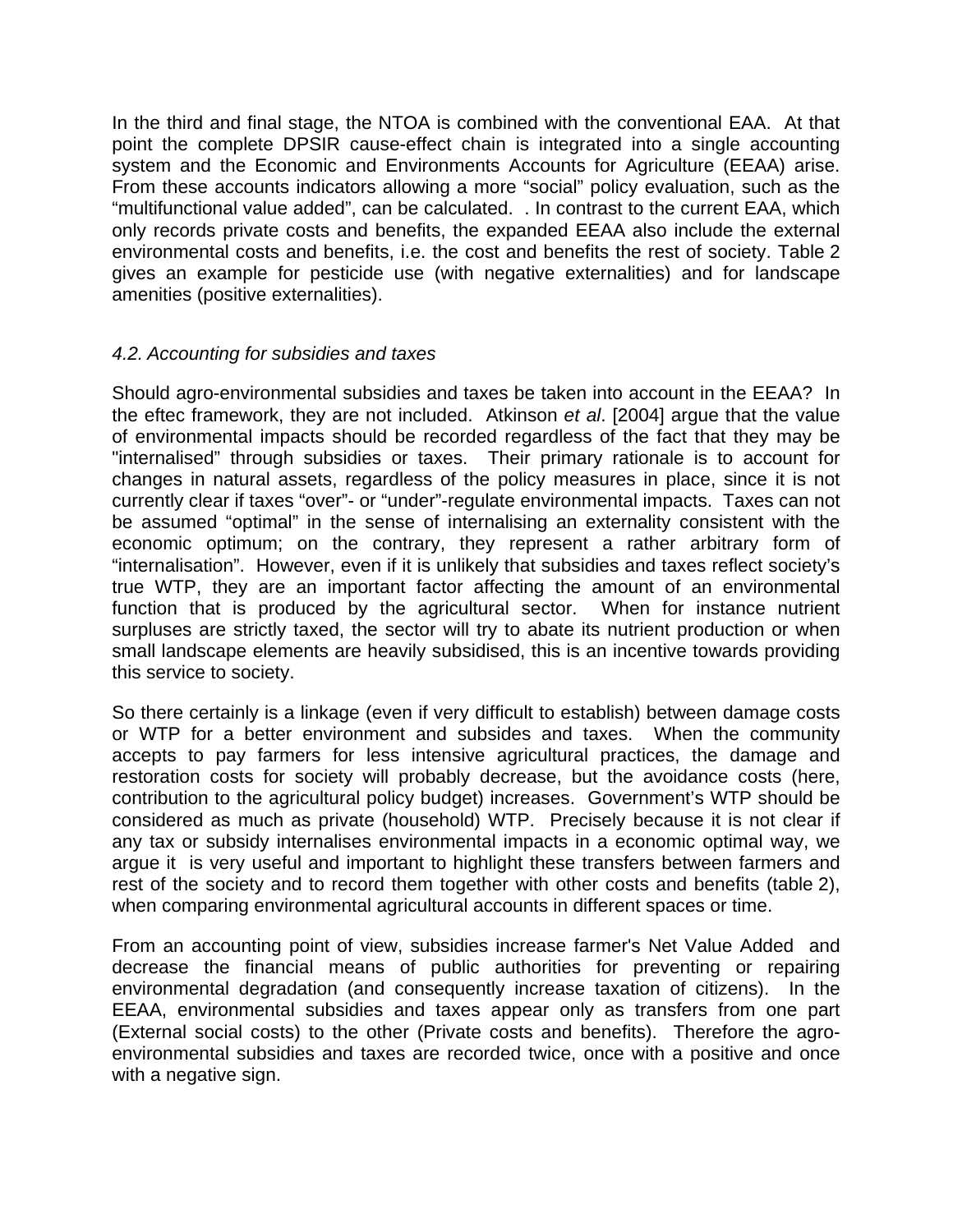|                                                     | Pesticide use                                                                                                 |                                                                                                                                                                                                                                                                                                                                                                                                                                                                                          |           | Landscape amenities                                                                                                                                                                                                                                                                                                                      |                      |  |
|-----------------------------------------------------|---------------------------------------------------------------------------------------------------------------|------------------------------------------------------------------------------------------------------------------------------------------------------------------------------------------------------------------------------------------------------------------------------------------------------------------------------------------------------------------------------------------------------------------------------------------------------------------------------------------|-----------|------------------------------------------------------------------------------------------------------------------------------------------------------------------------------------------------------------------------------------------------------------------------------------------------------------------------------------------|----------------------|--|
|                                                     | Private costs and benefits of the agricultural sector (EAA)                                                   |                                                                                                                                                                                                                                                                                                                                                                                                                                                                                          |           |                                                                                                                                                                                                                                                                                                                                          |                      |  |
|                                                     |                                                                                                               | Output value of plant production<br>Intermediate pesticide consumption,<br>including tax on some pesticides                                                                                                                                                                                                                                                                                                                                                                              |           | Total output value<br>Total Intermediate consumption                                                                                                                                                                                                                                                                                     |                      |  |
|                                                     |                                                                                                               | Gross Value Added at basic prices<br>Consumption of fixed capital                                                                                                                                                                                                                                                                                                                                                                                                                        |           | Gross Value Added at basic prices<br>Consumption of fixed capital                                                                                                                                                                                                                                                                        |                      |  |
|                                                     | $+$                                                                                                           | Net Value Added at basic prices<br><b>Environmental subsidies:</b><br>organic farming, integrated fruit pro-                                                                                                                                                                                                                                                                                                                                                                             | $\ddot{}$ | Net Value Added at basic prices<br><b>Environmental subsidies:</b><br>Installation and/or maintenance of                                                                                                                                                                                                                                 |                      |  |
|                                                     |                                                                                                               | duction, mechanical weed killing, etc.<br><b>Environmental taxes:</b><br>contribution for recycling recipients                                                                                                                                                                                                                                                                                                                                                                           |           | small landscape elements                                                                                                                                                                                                                                                                                                                 |                      |  |
|                                                     | $^{+}$                                                                                                        | (other subsidies - other taxes) on production                                                                                                                                                                                                                                                                                                                                                                                                                                            | $^{+}$    | (other subsidies - other taxes) on production                                                                                                                                                                                                                                                                                            |                      |  |
|                                                     |                                                                                                               | <b>External social cost</b>                                                                                                                                                                                                                                                                                                                                                                                                                                                              | $+$       | <b>External social benefits</b>                                                                                                                                                                                                                                                                                                          |                      |  |
|                                                     |                                                                                                               | <b>Environmental subsidies</b><br><b>Environmental taxes</b>                                                                                                                                                                                                                                                                                                                                                                                                                             |           | subsidies                                                                                                                                                                                                                                                                                                                                |                      |  |
| interna<br>lised<br>proxies<br>valuation<br>methods | Avoidance<br>cost<br>Abatement<br>cost<br><b>Treatment</b><br>cost<br>Restoration<br>costs<br>Damage<br>costs | cost of reducing production or pesticide<br>use<br>cost of reducing environmental impact,<br>e.g. by new products or new technology<br>end-of-pipe costs of decreasing the<br>discharge of pollutants in the environ-<br>ment, e.g. cost of retrieving recipients<br>expenditures by third parties for<br>restoring degraded natural systems<br>cost for drinking water purification<br>costs linked to over-use of environ-<br>mental sinks, e.g. biodiversity loss,<br>health problems | $\ddot{}$ | Value attached to landscape by<br>society:<br>value of living in the countryside,<br>value of surroundings for rural<br>tourism, recreational value, etc.<br>Mostly non-market values<br>$\Rightarrow$<br>valuation trough<br>$\Rightarrow$<br>"willingness to pay" approaches:<br>hedonic price analysis<br>travel cost methods<br>etc. | valuation<br>methods |  |
|                                                     | Ξ                                                                                                             | Multifunctional net value added                                                                                                                                                                                                                                                                                                                                                                                                                                                          |           |                                                                                                                                                                                                                                                                                                                                          |                      |  |

*Table 2: Examples of the EEAA for pesticide use and landscape amenities.* 

The principal interest of the EEAA is not as much the absolute value of each section, but their relative weight and the overall evolution of their share over time. Therefore agro-environmental subsidies and taxes explicitly appear, despite their neutral effect on the total. One of the main purposes of the EEAA is to be able to monitor in long run which sections' importance is decreasing and which one is increasing.

### **5. Results**

The physical accounts are drawn up as in classical environmental reporting. The next step is to elaborate the Environmental Protection Expenditures Account (EPEA). This elucidates the transfers between the government and the agricultural sector and overcomes inconsistencies in the conventional accounts mentioned above. The EPEA contains all environmental subsidies and taxes, irrespective of whether they already are in the EEA. For Belgium in 2001, the total environmental subsidies amount to 59 million euro, the total taxes to 19 million euro. Thus the net government expenditures amount to 40 million euro, i.e. 1.8 % of the net value added of the agricultural sector.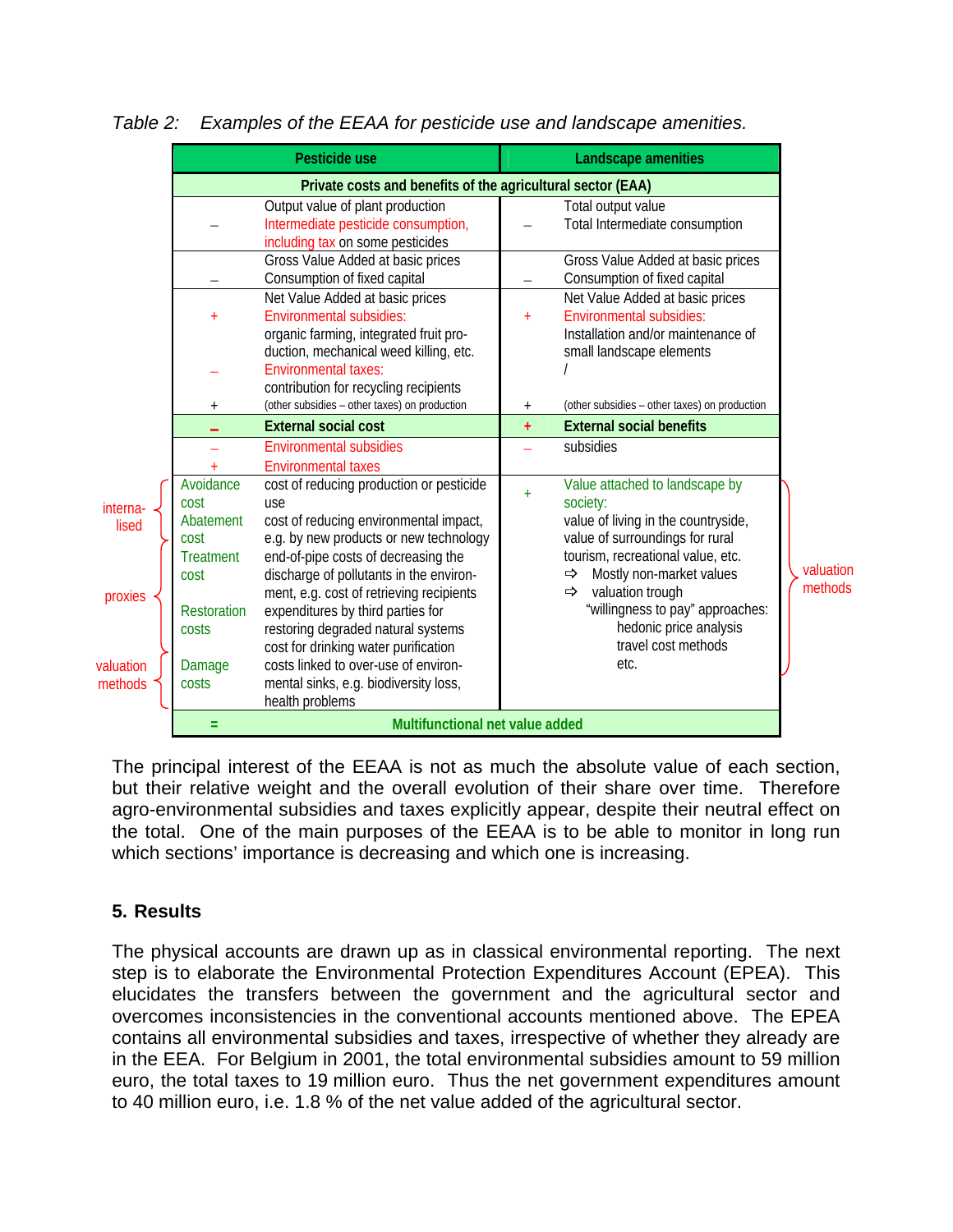Still one step further, filling in the external social cost and benefits part of the EEAA necessitates valuation of external data. This is relatively easy for those environmental effects where market transactions are involved. But for those externalities, for which there is no market, people's willingness to pay (WTP) for amenities or to avoid damage needs to be assessed. However, implementing economic valuation for every environmental effect of agriculture is beyond the scope of our study. This means that WTP estimates have to be taken from literature. Unfortunately very few valuation studies have been undertaken at the Belgian level, so often the assumption will have to be made that WTP in Belgium is similar to that in other European countries. Table 3 shows the example of pesticide use and what the elements of the EEAA might look like.

|     | <b>Private costs and benefits</b>   | euro             | Comment                                                                   |
|-----|-------------------------------------|------------------|---------------------------------------------------------------------------|
|     | Output value of plant production    | 3 217.58         |                                                                           |
|     | Intermediate pesticide consumption, | $-180.15$        | A tax of 2,5 euro/kg applies to 5 pesticides that are most often          |
|     | including tax on some pesticides    | $(incl. - 1, 0)$ | found in surface and ground water                                         |
| $+$ | <b>Environmental subsidies</b>      | $+3.86$          | Organic farming, integrated fruit production, management                  |
|     |                                     |                  | agreements for input reduction                                            |
|     | <b>Environmental taxes</b>          | n.a.             | Waste tax on recipients not applicable, as > 80 % are retrieved           |
|     | <b>External social cost</b>         |                  |                                                                           |
|     | <b>Environmental subsidies</b>      | $-3.86$          | <b>EPEA</b>                                                               |
|     | <b>Environmental taxes</b>          | $+1.00$          |                                                                           |
|     | Avoidance cost                      |                  | Costs incurred following restrictions on or withdrawal of                 |
|     |                                     | Costs for        | products ⇒ internalised via production value ↓                            |
|     | Abatement cost                      | agriculture      | Cost of adopting new technology $\Rightarrow$ internalised via            |
|     |                                     | already          | intermediate consumption (new products) or                                |
|     |                                     | internalised     | investment cost (e.g. adjusted sprayers)                                  |
|     | <b>Treatment cost</b>               | $(-8.75)$        | Operating cost of Phytofar Recover for retrieving recipients              |
|     |                                     |                  | $\Rightarrow$ to be entered in chemical, rather than agricultural account |
|     | <b>Restoration costs</b>            | $-7.92$          | Cost of drinking water purification (in Flanders)                         |
|     |                                     |                  |                                                                           |
|     | Damage costs                        | Need             | Sources of valuation methods:                                             |
|     |                                     | to be            | - Biodiversity loss: Foster & Mourato [2000]                              |
|     |                                     | valued           | - Human health: Waibel et al. [1999], Pretty et al. [2000]                |
|     |                                     |                  | - Production loss in other sectors (e.g. fisheries)                       |

## **6. Conclusions**

We propose an integrated accounting framework that internalises on the one hand the costs of natural resource depletion and the use of the environment as a sink for negative externalities and on the other hand the value of agriculture's service functions. Filling in this framework in consecutive steps highlights society's expenses; the ratio of the physical values in the satellite environmental accounts to the conventional monetary values and the economic values of the non-tradable outputs; to finally get to the fully integrated Economic *and Environmental* Accounts for Agriculture (EEAA). As the integrative framework is built from the conventional economic accounting core (EAA) and is gradually built up through sub-accounts, the EEAA obtains a strong analytical power. Unfortunately, data collection is still ongoing and overall results, such as the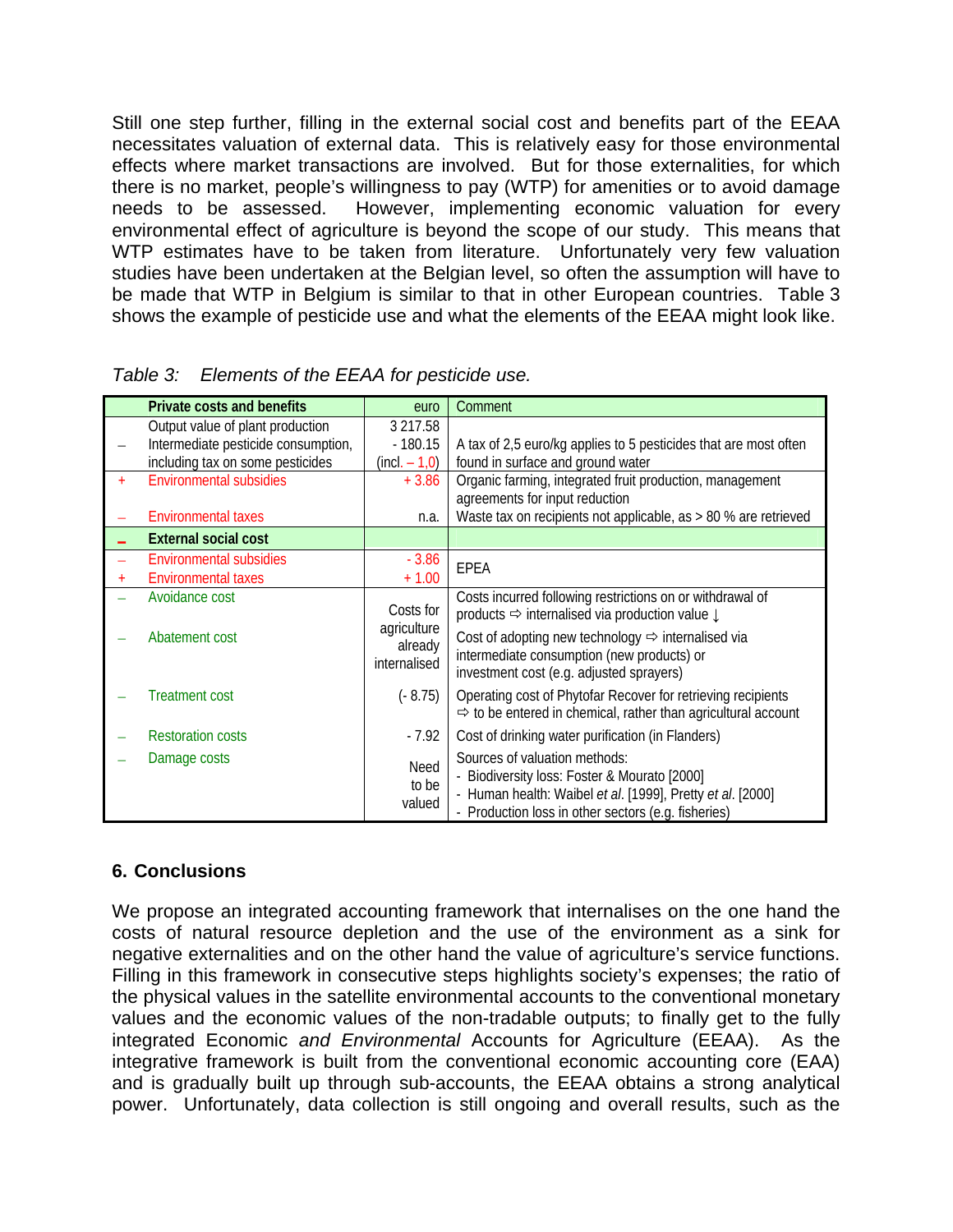"multifunctional value added" are still missing. However, the principal interest of the EEAA is not as much the absolute value of each section or indicator, as their relative weight and the overall evolution of their share in total cost/benefit over time.

#### **References**

Atkinson, G.; Baldock, D.; Bowyer, C.; Newcombe, J.; Ozdemiroglu, E.; Pearce, D. and Provins, A. (2004), "Framework for environmental accounts for agriculture", London, Economics for the Environment Consultancy (eftec).

Bailey, A.P.; Rehman, T.; Park, J.; Keatunge, J.D.H. and Trainter, R.B. (1999), "Towards a method for the economic evaluation of environmental indicators for UK integrated arable farming systems", Agriculture, Ecosystems and Environment, vol. 72, pp. 145-158.

Carson, R.M. and Bergstrom, J.C. (2003), "A review of ecosystem valuation techniques", University of Georgia, Department of Agricultural and Applied Economics, Faculty Series 03-03.

De Haan, M. and Keuning, S. (2000), "The NAMEA as Validation Instrument for Environmental Macroeconomics", Nota di Lavoro 90.2000, Milano, Fondazione Eni Enrico Mattei.

EEA (1999), "Environmental indicators: typology and overview", Technical report n° 25, Copenhagen, European Environment Agency, http://reports.eea.eu.int/TEC25/en/tech\_25\_text.pdf.

Eurostat (2000), "Manual on the economic accounts for agriculture and forestry EAA/EAF 97 (Rev. 1.1)", Luxemburg, European Communities.

Eurostat (2002), "SERIEE. Environmental Protection Expenditure Accounts – Compilation Guide", EC Methods and Nomenclature, theme 2: Economy and finance, Luxemburg, Eurostat.

Factor 10 Club (1997), "The International Factor 10 Club's Statement to Government and Business Leaders: a ten-fold leap in energy and resource efficiency" (1997 Carnoules Statement of the Factor 10 Club), Wuppertal, Factor 10 Club, http://www.factor10-institute.de.

Foster, V. and Mourato, S. (2000), "Valuing the multiple impacts of pesticide use in the UK: a contingent ranking approach", Journal of Agricultural Economics, vol. 51, n° 1, pp. 1-21.

Freeman, A.M. (1993), "The measurement of environmental and resource values, Theory and Methods", Washington D.C., Resources for the Furture, 516 pp.

Goodlass, G.; Halberg, N. and Verschuur, G. (2001), "Study on Input/Output Accounting Systems", CLM 489, Utrecht, Centre for Agriculture and Environment.

Hubacek, K. and Giljum, S. (2003), "Applying physical input-output analysis to estimate land appropriation (ecological footprints) of international trade activities", Ecological Economics, vol. 44, pp. 137-151.

Kærgård, N.; Fransen, S.E.; Jøgensen, A.W.; Ørum, J.E.; Jacobsen, L.B. and Dubgaard, A. (2001), "The economics of pesticides in Danish Agriculture", Proceedings from the Seminar on the Multifunctionality of Agriculture, University of Bergen, 16-18 February 2001.

Kestemont, B. (1999), "Le compte des dépenses de protection de l'environnement en Belgique, Première évaluation suivant la méthode SERIEE", ACCT-EXP/99/4.2.1, Luxembourg, Eurostat, 84 pp. http://www.ulb.ac.be/ceese/STAFF/bkest/421FR.pdf

Pimentel, D.; Acguay, H.; Biltonen, M.; Rice, P.; Silva, M.; Nelson, J.; Lipner, V.; Giordano, S.; Harowitz, A. and d'Amore, M. (1992), "Environmental and economic cost of pesticide use", Bioscience, vol. 42, n° 10, pp. 750-760.

Pimentel, D.; Harvey, C.; Resosudarmo, P.; Sinclair, K.; Kunz, D.; McNair, M.; Crist, S.; Shpritz, L.; Fitton, L.; Saffouri, R. and Blair, R. (1995), "Environmental and economic costs of soil erosion and conservation benefits", Science, vol. 267, pp. 1117-1123.

Pretty, J.N.; Brett, C.; Gee, D.; Hine, R.E.; Mason, C.F.; Morison, J.I.L.; Raven, H.; Rayment, M.D. and van der Bijl, G. (2000), "An assessment of the total external costs of UK agriculture", Agricultural Systems, vol. 65, pp. 113-136.

Pretty, J.N.; Mason, C.F.; Nedwell, D.B. and Hine, R.E. (2002), "A preliminary assessment of the environmental costs of the eurtrophication of fresh waters in England and Wales", Centre for Environment and Society (CES), University of Essex, Occasional Paper 2002-1, Essex, CES.

Rees, W. and Wackernagel, M. (1996), "Our ecological footprint. Reducing human impact on the earth" Gabriola Islands, British Columbia, New Society Publishers.

United Nations, International Monetary Fund, Commission of the European Communities, OECD and World Bank (1993), "System of National Accounts", New York, United Nations.